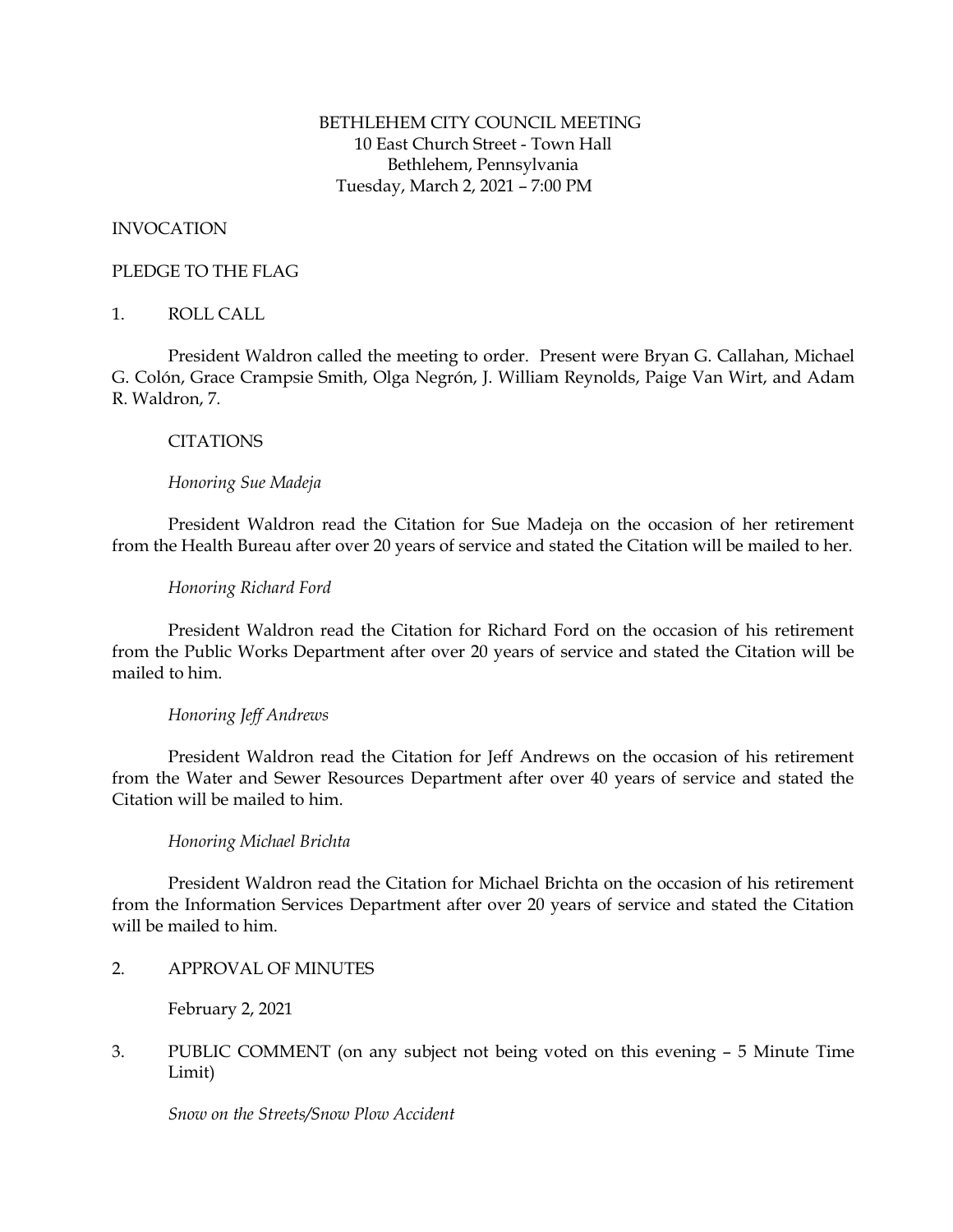Bryan McCrickerd, 1940 Aripine Avenue, informed he would like to talk about the way the street crews have been handling the snow this season. It is a disgrace that every single year he has to call and talk to Mike Alkhal's office about getting streets cleaned on the west end of Bethlehem. It is also a bigger disgrace that he has to go around babysitting these people, driving around and checking the streets after they come supposedly through the area and do their job that we are paying for. He does not agree with this and this has been going on for 20 years, something needs to be done. If Mr. Alkhal and the Director of the Street Department cannot control their people, then they should replace them. Why are we paying these people, it is not right. Mr. McCrickerd added that he is a disabled veteran in a wheelchair. You have intersections where they are supposed to be cleaning up the ramps heading up to the next sidewalk and they are not doing it. It is sad that he can only go around his city block which is Aripine Avenue, Hilltop, back up to the top of Aripine Avenue in his wheelchair and he cannot get across the intersections to the other sides. There is something called the Americans with Disabilities Act that was created back in 1990. He is a third rate citizen even though he served in the U. S. Military because he cannot get around. He thought we were giving tax breaks to these people who have the ramps on their property. If we are giving them a tax break someone should be out there giving them fines rather than letting them get the tax breaks because they are not

doing their jobs. That is all he has to talk about as far as what is going on with the City of Bethlehem and the Streets Department. Mr. McCrickerd added that there was a vehicle hit out here on Aripine Avenue during the last snowstorm by one of the snow plows. He thought with a CDL license the first thing that was supposed to happen after an accident, the person driving that vehicle was supposed to be taken for a drug and alcohol test. The police officer came out here and did not take the person for a drug and alcohol test and gave Mr. Mc Crickerd a hard time when he started asking questions. The reason he knows that is because he had a CDL license up until last year and every time somebody in the company where he worked had gotten into an accident they were taken for a drug and alcohol test. He has a nephew that works for the city and he does not care if it was him at all, whoever, they should have been taken for a drug and alcohol test, that is procedure. The guy in charge of the Streets Department said the policies are different for them.

#### *Parking*

Elizmarie Lopez, 540 Thomas Street, remarked she wanted to see how we can go about maybe reviewing the ordinance for the 2 hour parking restrictions until 12 midnight. She has several older people who live around her and they have a problem because sometimes they are in bed by 10:00pm and they have to stay up until at least 11:00pm so they can move their cars so they do not get a ticket. She does not know if this is the proper meeting to bring this up, this is something she wanted to speak about.

President Waldron stated he understands and added that the Bethlehem Parking Authority is the enforcer of the ordinances that are set within the city regarding parking. City Council is able to pass or change ordinances based on input. This is not something that was brought up before to City Council, the issue of the 2 hour parking starting at midnight. There might be a different zone where that starts later. He would encourage Ms. Lopez to reach out to the Parking Authority and talk to Steve Fernstrom, the Director of the Parking Authority. He can give her more information and maybe the zone in her neighborhood could be changed to more appropriately fit the needs of the residents there.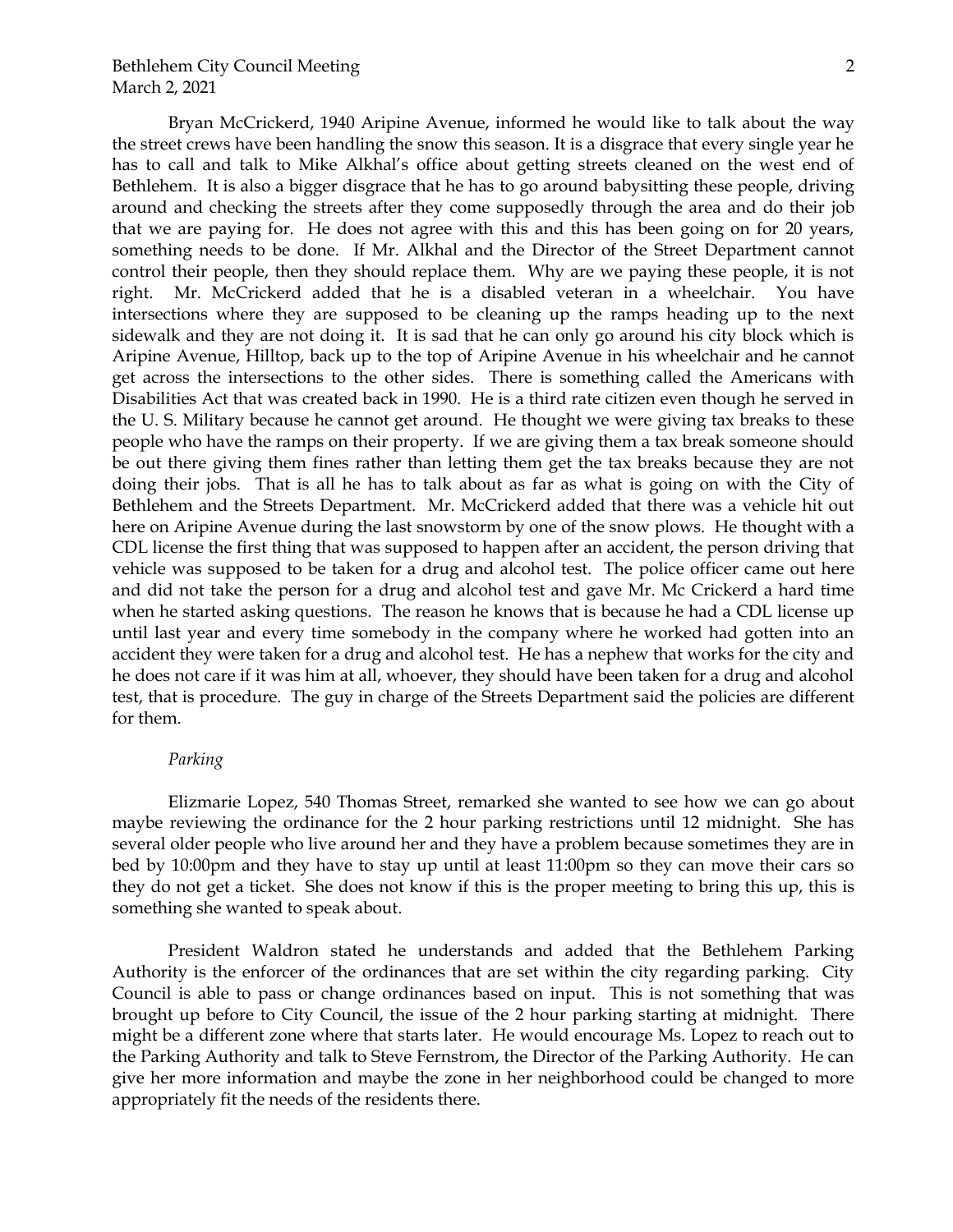Ms. Lopez thinks that midnight is a little excessive considering some people are in bed by 9:00 pm because they have to go to work.

President Waldron explained she should reach out to Mr. Fernstrom at the Parking Authority; he might be able to help with a few different options.

4. PUBLIC COMMENT (on ordinances and resolutions to be voted on by Council this evening – 5 Minute Time Limit)

None.

- 5. OLD BUSINESS
	- A. Members of Council
	- B. Tabled Items
	- C. Unfinished Business
- 6. COMMUNICATIONS
- *A. Director of Public Works – Recommendation of Award – ACM Associates, Inc. – Asbestosis Removal in City Hall*

The Clerk read a memorandum dated February 12, 2021 from Michael Alkhal, Director of Public Works recommending a contract with ACM Associates, Inc. for asbestos removal services. The anticipated completion date is 120 days. The cost is \$45,480. There are no renewals.

President Waldron stated resolution 10 B is on the agenda.

*B. Director of Planning and Zoning – Zoning Text Amendment – Multi-Family Development in the CB and CL Zoning Districts*

The Clerk read a memorandum dated February 8, 2021 from Darlene Heller, Director of Planning and Zoning, with an attached proposed zoning text amendment bill. The proposed bill would modify the Zoning Ordinance to apply the provisions of Section 1322.03 (II), Multi-Family Dwellings, in the CB (Central Business) and CL (Limited Commercial) Zoning Districts as they are applied in the IR-R (Industrial Redevelopment-Residential) District. Specifically, the amendment would apply to the possible length of a multi-family building, the distance between the building and parking spaces, the size of the off-street parking lot, the number of total units in a building, side and rear yard setbacks and the allowance of retail in the first floor.

# *Scheduling Public Hearing*

President Waldron stated he will accept a motion and a second to schedule a Public Hearing on the proposed zoning amendment for Tuesday, April 6, 2021 at 7:00 PM in Town Hall.

Mr. Colón and Mr. Callahan moved to schedule a Public Hearing on Tuesday, April 6, 2021 at 7:00 PM in Town Hall.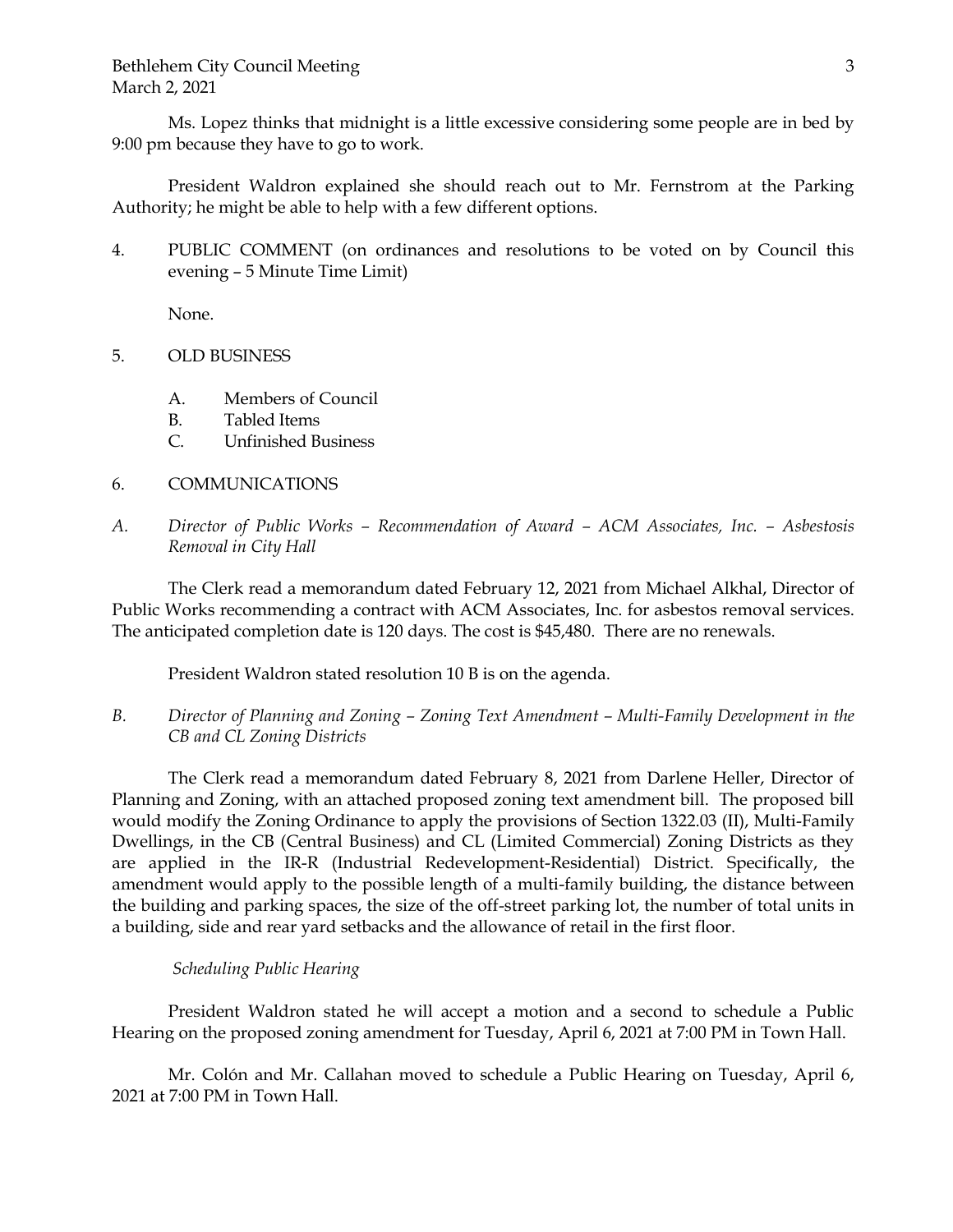Voting AYE: Mr. Reynolds, Dr. Van Wirt, Mr. Callahan, Mr. Colón, Ms. Crampsie Smith, Ms. Negrón, and Mr. Waldron, 7. The Motion passed.

President Waldron stated a remote public hearing has been scheduled for Tuesday, April 6, 2021 at 7:00 PM in Town Hall. This will be referred to the Lehigh Valley Planning Commission beforehand.

# *C. RMLP-MT, LP – Petition for Zoning Ordinance Text Amendment – Martin Tower Property – 1170 8th Avenue - OMU Zoning District*

The Clerk read a memorandum dated February 15, 2021 on behalf of petitioners SWB LR, LTD.,  $8<sup>th</sup>$  & Eaton Holdings, LP, HMLP-MT Limited Partnership and RMLP-MT, LP petitioning City Council to enact a zoning text amendment related to the former Martin Tower site. The proposed amendment would amend:

- Section 1311.08 (a) to permit additional parking to be placed between a principal building and the curb line of an arterial street in the OMU district;
- Section 1311.08 (b) to permit a new driveway entering/exiting onto an arterial street in the OMU district; and
- Section 1314.02 (b) (5) to reduce the rear yard setback from 30 feet to 20 feet in the OMU district.

# *Scheduling Public Hearing*

President Waldron stated he will accept a motion and a second to schedule a Public Hearing on the proposed zoning amendment for Tuesday, April 20, 2021 at 7:00 PM in Town Hall.

Mr. Colón and Ms. Crampsie Smith moved to schedule a Public Hearing on Tuesday, April 20, 2021 at 7:00 PM in Town Hall.

Voting AYE: Mr. Reynolds, Dr. Van Wirt, Mr. Callahan, Mr. Colón, Ms. Crampsie Smith, Ms. Negrón, and Mr. Waldron, 7. The Motion passed.

President Waldron stated a remote public hearing has been scheduled for Tuesday, April 20, 2021 at 7:00 PM in Town Hall. This will also be referred to the Lehigh Valley Planning Commission and the City Planning Commission before that time.

# *D. Director of Public Works – Resolution to Authorize the Signing of Highway Occupancy Permit Applications*

The Clerk read a memorandum dated February 18, 2021 from Michael Alkhal, Director of Public Works requesting Council to adopt a resolution authorizing the Director of Public Works and Chief Engineer to sign and submit applications for Highway Occupancy Permits (HOP) to the PA Department of Transportation.

President Waldron stated Resolution 10 C is on the agenda.

# *E. Chief of Police – Firearm Purchase - Horvath*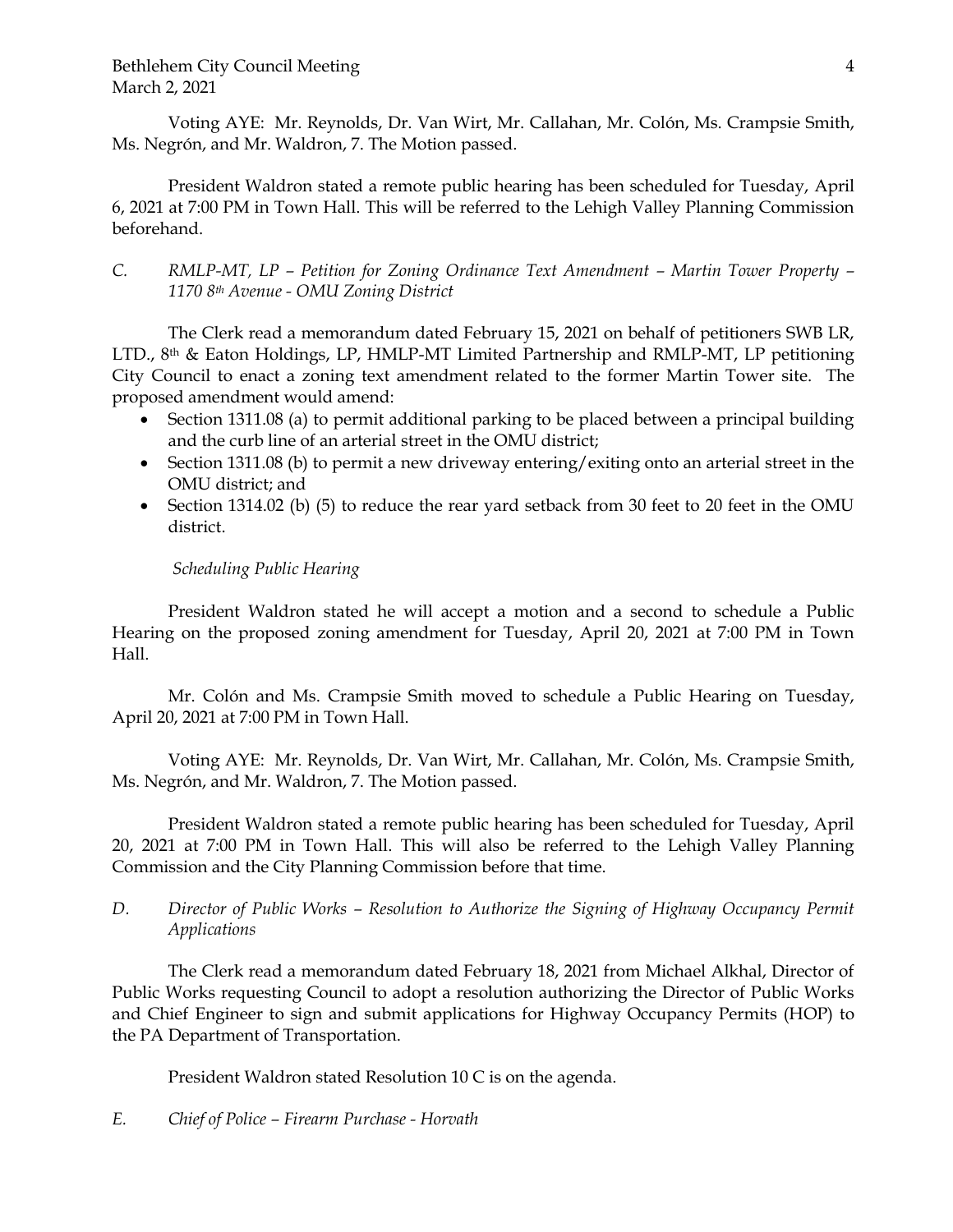The Clerk read a memorandum dated February 23, 2021 from Police Chief Michelle Kott with an attached resolution and agreement for the purchase of a duty weapon by a retired Officer of the Bethlehem Police Department. Pursuant to the Third Class City Code, retired officers may purchase their duty firearms at fair market value.

President Waldron stated Resolution 10 D is on the agenda.

*F. Kolb, Vasiliadis, Florenz, & Recchiuti, LLC – Zoning Map Adjustment – 1852 W. Market Street/1843 W. Broad Street*

The Clerk read a memorandum dated February 24, 2021, a proposed zoning map petition on behalf of petitioner Tavarez Real Estate Investments LLC requesting rezoning of a portion of 1852 W. Market Street from CL-Limited Commercial to LI–Light Industrial.

#### *Scheduling Public Hearing*

President Waldron stated he will accept a motion and a second to schedule a Public Hearing on the proposed zoning amendment for Tuesday, April 20, 2021 at 7:00 PM in Town Hall.

Mr. Colón and Ms. Crampsie Smith moved to schedule a Public Hearing on Tuesday, April 20, 2021 at 7:00 PM in Town Hall.

Voting AYE: Mr. Reynolds, Dr. Van Wirt, Mr. Callahan, Mr. Colón, Ms. Crampsie Smith, Ms. Negrón, and Mr. Waldron, 7. The Motion passed.

President Waldron stated a public hearing has been scheduled for Tuesday, April 20, 2021 at 7:00 PM in Town Hall. This will be referred to the Lehigh Valley Planning Commission as well as the City Planning Commission.

#### 7. REPORTS

*A*. *President of Council*

*B. Mayor*

*COVID update*

Mayor Donchez stated he has an update from our Health Director, Kristen Wenrich. As of February 28, 2021 the City of Bethlehem has seen 6,705 cases. The total number of deaths in the City of Bethlehem as of February 28, 2021 is 99. The Health Bureau is working with Dr. Roy of the Bethlehem School District on the reopening plans for the school district. They hope to begin phasing students back on a full time basis in the near future. We continue to work closely with Wind Creek in vaccinating. As of yesterday we have vaccinated 14,637 individuals to date. Mayor Donchez informed the Health Bureau led by Kristen Wenrich, Robert Novatnack, and Sherri Penchishen have done an excellent job. The Health Bureau is working through a vaccine shortage, the Department of Health has provided the Health Bureau with the Pfizer vaccine for the first doses, the second doses may need to be postponed because of the Moderna shortage, we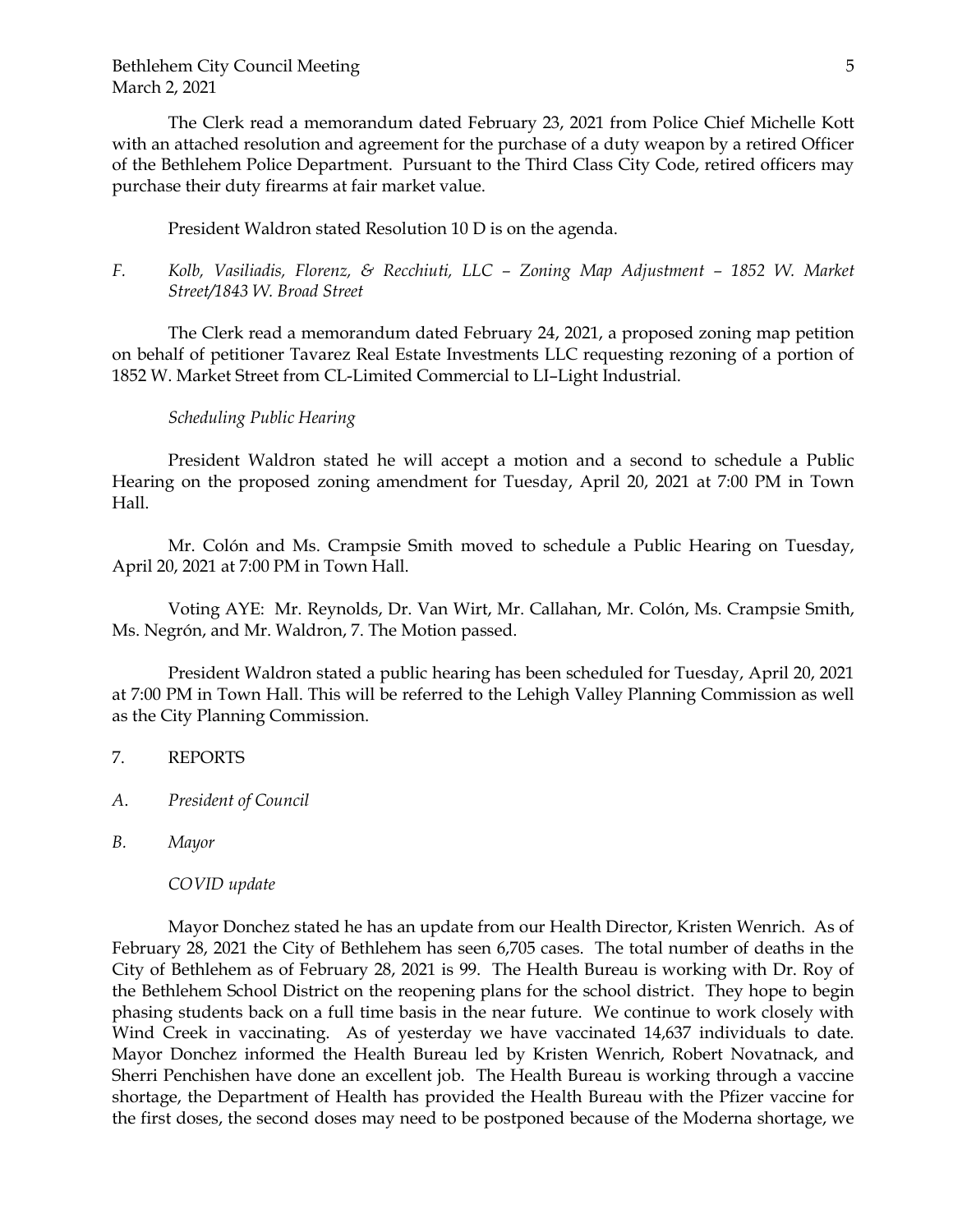probably will know more tomorrow morning. Appointments continue to be released every Friday based on vaccine supply and individuals can register online and through the phone. We are working now with the Department of Aging; they are assisting us in scheduling appointments for seniors over the phone. It is important to note that our supply still does not meet the demand. Mayor Donchez added the Health Bureau is working closely with Northeast Ministries, the vaccine clinic for residents in the Marvine/Pembroke area who are eligible to be vaccinated. Also, the Health Bureau has vaccinated in health clinics at the 10 senior living facilities in Bethlehem during the month of February, the second doses will be provided for these residents during the month of March. That was a big accomplishment with the high rises throughout the city.

#### *C. Public Safety Committee Meeting*

Chairman Colón stated the Public Safety Committee met earlier, Tuesday, March 2, 2021 here in Town Hall. The Committee received a presentation from our Police Chief Michelle Kott on a proposed reorganization of the Bethlehem Police Department. The meeting was for informational purposes only. There were no votes taken at the meeting.

8. ORDINANCES FOR FINAL PASSAGE

### *A. Bill No. 07-2021 – Zoning Text and Map Amendment – Create a Student Overlay District*

The Clerk read Bill No. 07-2021 – Zoning Text and Map Amendment – Create a Student Overlay District, sponsored by Mr. Colón and Mr. Waldron on Final Reading and titled:

# AN ORDINANCE OF THE CITY OF BETHLEHEM, PENNSYLVANIA, AMENDING THE ZONING ORDINANCE IN SECTIONS 1302, 1303, 1306, AND 1327 TO HEREBY ESTABLISH A STUDENT HOME OVERLAY ZONING DISTRICT, TO REVISE CERTAIN DIMENSIONAL REQUIREMENTS FOR THE RESIDENTIAL AND NEIGHBORHOOD COMMERCIAL DISTRICTS, TO AMEND ACCESSORY STRUCTURES REGULATIONS, AND TO AMEND THE DEFINITIONS SECTION

Voting AYE: Mr. Reynolds, Dr. Van Wirt, Mr. Callahan, Mr. Colón, Ms. Crampsie Smith, Ms. Negrón, and Mr. Waldron, 7. Bill No. 07-2021 now known as Ordinance No. 2021-07 was passed on Final Reading.

### 9. NEW ORDINANCES

*Bill No. 08-2021 –Zoning Ordinance Amendment and Overlay request to expand the Institutional-Overlay to the Institutional Zone at Center Street and Dewberry Avenue – Petition submitted by Bethlehem Manor Village LLC*

The Clerk read Bill No. 08-2021 – Zoning Ordinance Amendment and Overlay request to expand the Institutional-Overlay to the Institutional Zone at Center Street and Dewberry Avenue – Petition submitted by Bethlehem Manor Village LLC sponsored by Mr. Colón and Mr. Waldron and titled: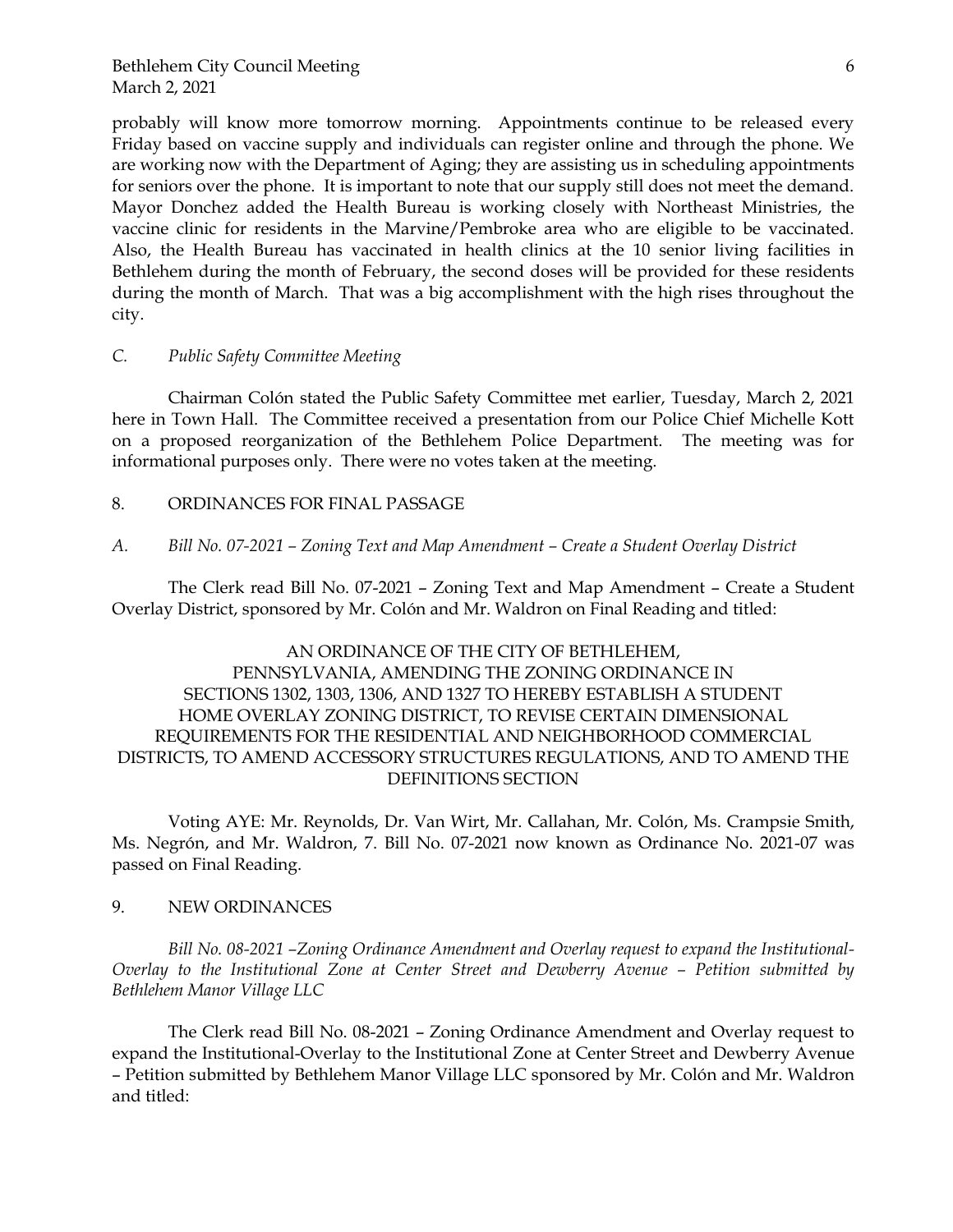# AN ORDINANCE AMENDING PART 13 OF THE CODIFIED ORDINANCES OF THE CITY OF BETHLEHEM, PENNSYLVANIA, AS AMENDED, KNOWN AS THE ZONING ORDINANCE OF THE CITY OF BETHLEHEM, PENNSYLVANIA, BY AMENDING THE CITY ZONING MAP RELATED TO 1838 CENTER STREET, BETHLEHEM, PA

President Waldron noted this ordinance change was requested by the property owner in a petition to change the zoning at the corner of Center Street and Dewberry Avenue in the hopes to allow a commercial grocery chain to be put at that property. It was referred to the City Planning Commission and received a negative recommendation. We had the opportunity to hear from the developer two weeks ago at our public hearing on the topic and heard his proposal as well as our City Planning Director, Darlene Heller and her comments regarding the development. The City Planning Commission as well as Ms. Heller both recommended that the ordinance be denied as a change because they felt it did not meet the requirements within the neighborhood. He asked if there were any additional comments this evening from Council before we take a vote on this. He added this is the second go around we have had, a different approach to the same project.

Voting NAY: Mr. Reynolds, Dr. Van Wirt, Mr. Callahan, Mr. Colón, Ms. Crampsie Smith, Ms. Negrón, and Mr. Waldron, 7. The ordinance failed 0-7.

### 10. RESOLUTIONS

### *A. Approve Use Permit Agreement – North Bethlehem Little League*

Mr. Colón and Mr. Waldron sponsored Resolution No. 2021-044 that authorized to execute a Use Permit Agreement with the North Bethlehem Little League for the use of Sell Fields, Northdale Fields, Bernie Fritz Fields, and Annex Field at the Monocacy Complex.

Voting AYE: Mr. Reynolds, Dr. Van Wirt, Mr. Callahan, Mr. Colón, Ms. Crampsie Smith, Ms. Negrón, and Mr. Waldron, 7. The Resolution passed.

#### *B. Approve Contract – ACM Associates, Inc. – Asbestosis Removal in City Hall*

Mr. Colón and Mr. Waldron sponsored Resolution No. 2021-045 that authorized to execute a contract or amendment with ACM Associates, Inc. for Asbestosis removal in City Hall.

Voting AYE: Mr. Reynolds, Dr. Van Wirt, Mr. Callahan, Mr. Colón, Ms. Crampsie Smith, Ms. Negrón, and Mr. Waldron, 7. The Resolution passed.

*C. Approve Resolution – Authorize the Signing of Highway Occupancy Permit Applications (HOP).* 

Mr. Colón and Mr. Waldron sponsored Resolution No. 2021-046 that authorized the Director of Public Works and Chief Engineer of the City of Bethlehem to sign and submit applications for Highway Occupancy Permits (HOP) to the Department of Transportation.

Voting AYE: Mr. Reynolds, Dr. Van Wirt, Mr. Callahan, Mr. Colón, Ms. Crampsie Smith, Ms. Negrón, and Mr. Waldron, 7. The Resolution passed.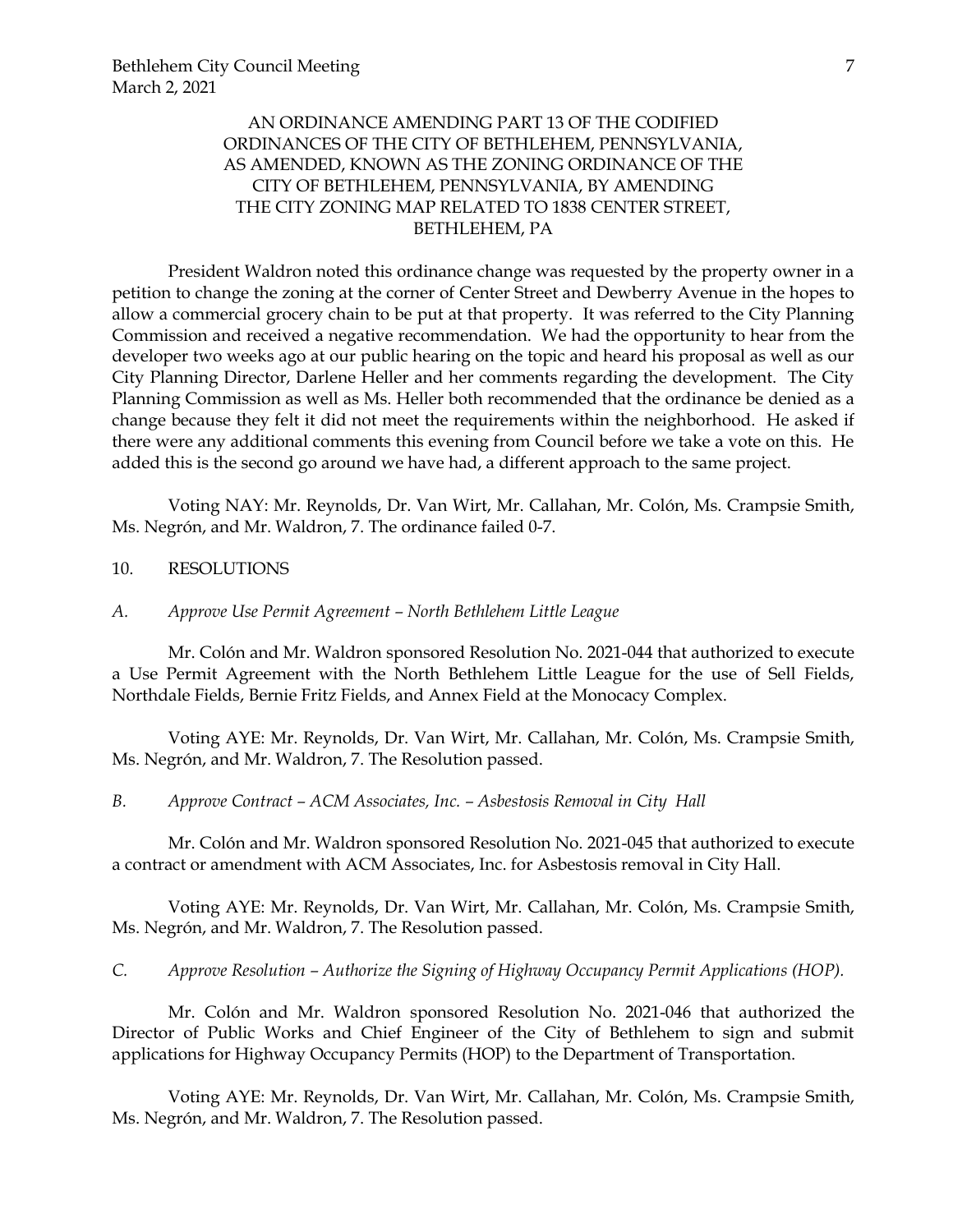### *D. Approve BPD – Firearm Purchase - Horvath*

Mr. Colón and Mr. Waldron sponsored Resolution No. 2021-047 that authorized an agreement to effectuate the transfer of the City issued handgun assigned to David Horvath a Retired City Police Officer.

Voting AYE: Mr. Reynolds, Dr. Van Wirt, Mr. Callahan, Mr. Colón, Ms. Crampsie Smith, Ms. Negrón, and Mr. Waldron, 7. The Resolution passed.

*Motion – Considering Resolutions 10 E through 10 G as a group – Certificates of Appropriateness*

Mr. Callahan moved to consider Resolutions 10 E through 10 G as a group.

Ms. Crampsie Smith stated she has a question about one of the Certificates of Appropriateness.

Mr. Callahan removed his motion.

### *E. Certificate of Appropriateness – 11 East Third Street*

Mr. Colón and Mr. Waldron sponsored Resolution No. 2021-048 that granted a Certificate of Appropriateness to replace the sign face of an existing sign above the storefront windows at 11 East Third Street.

Voting AYE: Mr. Reynolds, Dr. Van Wirt, Mr. Callahan, Mr. Colón, Ms. Crampsie Smith, Ms. Negrón, and Mr. Waldron, 7.

### *F. Certificate of Appropriateness – 327 Broadway*

Mr. Colón and Mr. Waldron sponsored Resolution No. 2021-049 that granted a Certificate of Appropriateness to construct a rooftop addition at the West Fourth Street façade at 327 Broadway.

Ms. Crampsie Smith asked what they mean by a rooftop addition and what name is the property under.

President Waldron remarked that within that resolution 10 F there are two pages and the owner/applicant is Sycamore Hill Farm Development and this is the Seven Sirens Brewing.

Ms. Crampsie Smith asked if we are looking at a rooftop bar or is this a place where people can go or is this just and addition onto the room. She just wants a clarification.

President Waldron would imagine the purpose would be to serve food and alcohol.

Ms. Crampsie Smith remarked it would probably be a rooftop bar to our knowledge.

President Waldron related in their application because it is in the Historic Conservation Commission District the purposes that the Commission are looking at is not part of the application; they are strictly focused on the aesthetic. We are not getting into usage or timeline or other ordinance that would apply to that such as noise, in that regard. The HCC is specifically looking at the architectural aspect of the project.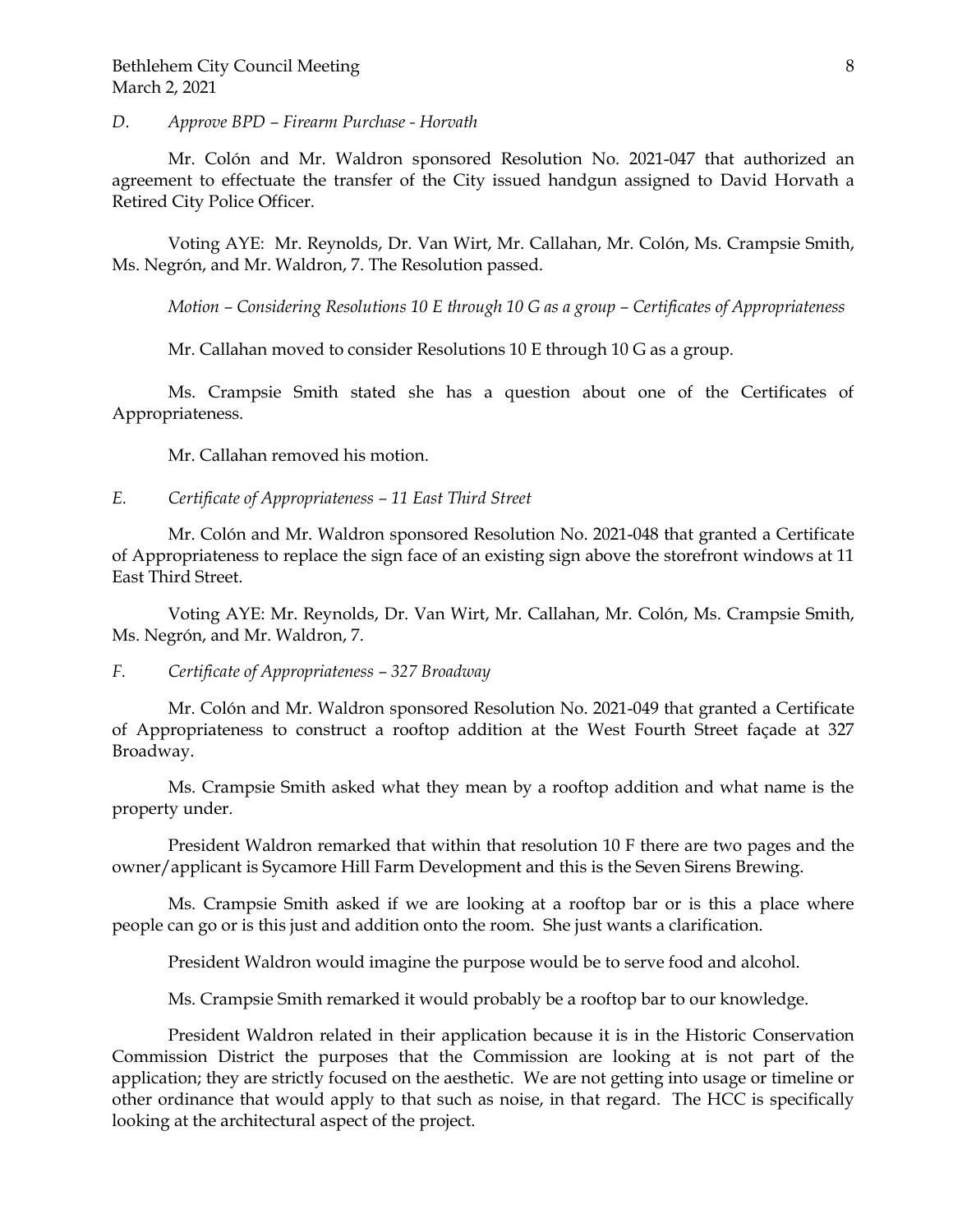Ms. Crampsie Smith stated she will be voting no on this because her concern is that she is not sure exactly what they are putting there. Her concern is that this is one business that blatantly was defying of the Governor's orders regarding COVID. She thinks putting our community at risk, she has concerns with that. She has further concerns that if they were blatantly defying safety orders during the pandemic, she feels uncomfortable with them having a rooftop bar even though she would love a rooftop bar in Bethlehem. That is her position and that is why she wanted this one specifically to be addressed.

President Waldron reiterated that we are being asked to vote on the historical appropriateness, a Certificate of Appropriateness based on the recommendation of the HCC and that did pass 5-2. The 2 people who voted against it commented on the height and also that it is not being set back far enough.

Ms. Crampsie Smith added those are her concerns also, she will still be voting no.

Voting AYE: Mr. Reynolds, Dr. Van Wirt, Mr. Callahan, Mr. Colón, Ms. Negrón, and Mr. Waldron, 6. Voting NAY: Ms. Crampsie Smith, 1.

### *G. Certificate of Appropriateness – 306 South New Street (ZEST Bar & Grill)*

Mr. Colón and Mr. Waldron sponsored Resolution No. 2021-050 that granted a Certificate of Appropriateness to amend the allowed timeframe for the rooftop terrace seasonal awning at 306 South New Street (ZEST Bar & Grille).

Voting AYE: Mr. Reynolds, Dr. Van Wirt, Mr. Callahan, Mr. Colón, Ms. Crampsie Smith, Ms. Negrón, and Mr. Waldron, 7.

#### 11. NEW BUSINESS

#### *Community Development Committee Meeting*

Chairwoman Van Wirt announced the Community Development Committee will meet on Tuesday, March 23, 2021 at 6:00 pm in Town Hall. There is one agenda item, the discussion of Affordable Housing. The meeting will be for informational purposes only. Due to Covid this will be a virtual meeting and instructions for public comment over the phone will be posted online on the City Council Meeting calendar page.

#### *Public Works Committee Meeting*

Chairwoman Crampsie Smith announced a Public Works Meeting will meet on Thursday, March 4, 2021 at 5:30 PM in Town Hall. The agenda items will be Gift of Land to the City by Lehigh Valley Industrial Park; and Stormwater and Management Fee Ordinance, Determination of Stormwater user fee and appealing Stormwater fee determinations; and the Responsible Contracting Ordinance.

#### *Community Development Committee Meeting/Affordable Housing*

Mr. Reynolds wanted to add to Dr. Van Wirt's announcement of the Community Development Committee Meeting. He and Councilwoman Crampsie Smith have been working with Alicia Karner, Director of Community and Economic Development and the Administration